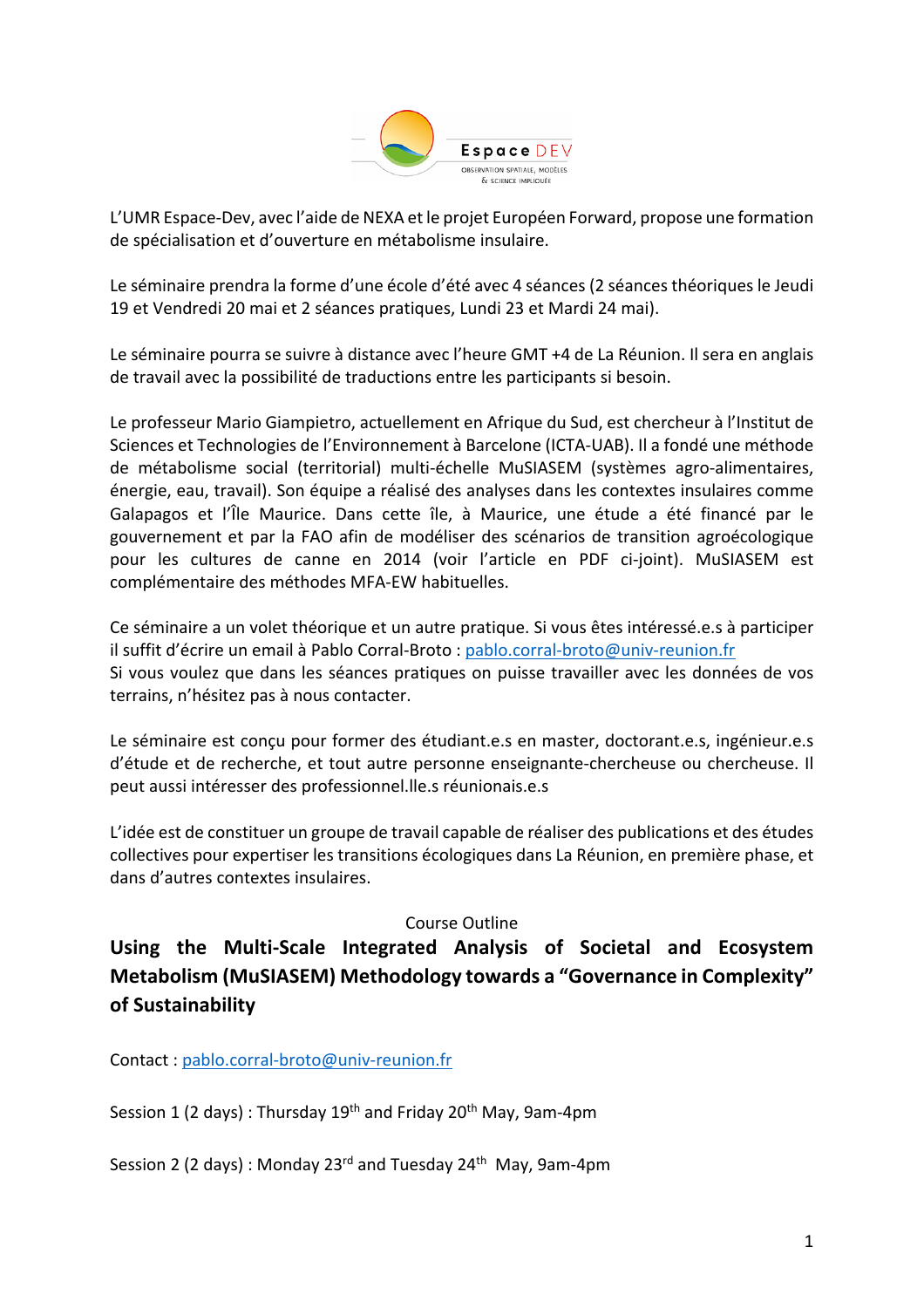Place : UMR ESPACE DEV (IRD, Bâtiment S4 d, Parking Faculté de Sciences, Campus Nord Moufia, Saint-Clotilde)



## **Session 1: Concepts and Theory (2 days)**

**DAY 1** – **Morning Part 1** – *Implications of complexity on the validity of scientific inputs used for*  governance. "All models are wrong, some are useful". How do we know that "all models are wrong" (hierarchy theory and the essence of impredicativity) and when it is that "some [models] are useful" (post-normal science)? Moving from *scientific evidence* (quantitative results from inside a given epistemic box) to *quantitative storytelling* (quantitative results exploring the usefulness of different epistemic boxes). Closing DISCUSSION.

**DAY 1** – **Morning Part 2** – *Using the concept of the metabolic pattern of social-ecological systems to operationalize the Drivers-Pressures-States-Impacts-Responses (DPSIR) causal framework***.** How can we apply the complexity frame of reference to the generation of quantitative analysis supporting the governance of issues of sustainability? For starters, we can combine: (1) the state-pressure relation (non-equilibrium thermodynamics); (2) the flow-fund model of Georgescu-Roegen (bio-economics); and (3) relational analysis (relational biology), towards an identification of the structural and functional elements composing a complex adaptive system and an integration of the quantitative analysis of their characteristics across different levels and scales. Closing DISCUSSION.

**DAY 1** – **Afternoon Part 1** – *Using quantitative storytelling (QST) to flag the existence of uncomfortable knowledge about the quality of narratives used in EU policy***.** What is uncomfortable knowledge and how is it relevant for discussions of sustainability? What is wrong with the models currently used to inform energy policy (in relation to alternative sources of electricity, biofuels and scenarios of decarbonization) and agriculture policy (in relation to agricultural futures and food security)? Closing DISCUSSION.

**DAY 1** – **Afternoon Part 2** – *Quantitative examples of a critical appraisal of the quality of the narratives used in EU policy***.** (1) What did go wrong with the *Energiewende*? What are the requirements of power capacity, the electricity uses and the relative emissions when considering different mixes of peak, baseload and intermittent electricity?; (2) What does the future of EU agriculture look like? The externalization through imports of farm labor, land and water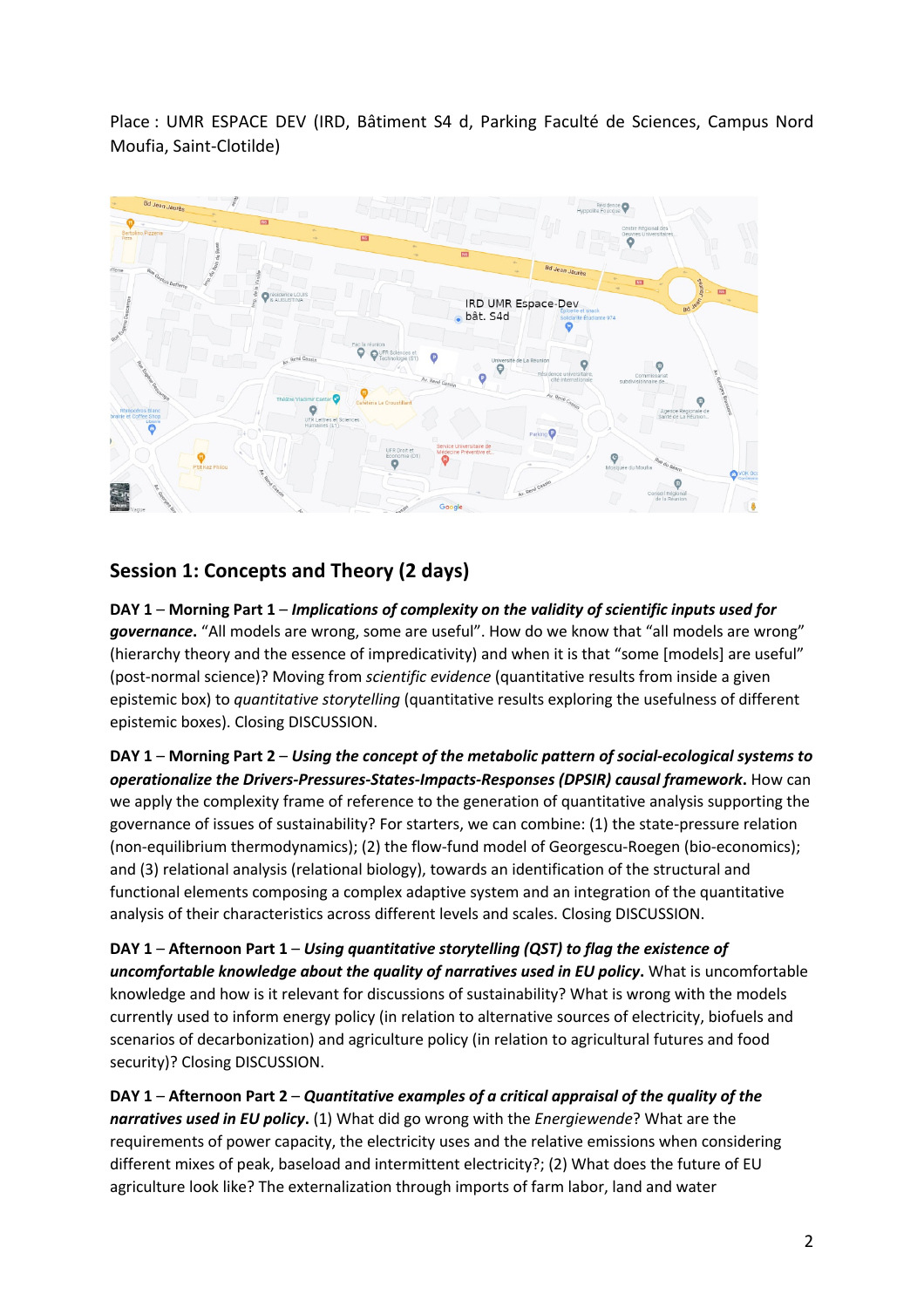requirements and environmental impact to social-ecological systems outside the EU translates into a continuous elimination of farmers inside the EU. What are the implications of this and how can we include a better consideration this mechanism in our policy narratives?; and (3) Generating quantitative assessments of the feasibility, viability and desirability of different type of biofuels requires first to define: (3.1) the required supply mix; (3.2) the availability of primary sources; and (3.3) the level of openness of the system (an acceptable level of imports). When considering these points, how promising does the past, present and future of EU biofuels look?

\*\*\*\*\*\*\*\*\*\*\*\*\*\*\*\*\*\*\*\*\*\*\*\*\*\*\*\*\*\*\*\*

**DAY 2** – **Morning Part 1** *– Illustrating with practical examples the "Marauder's Map"—a novel toolkit for the auditing of the metabolic pattern of social-ecological systems***.** Synthesizing the concepts from Day 1 to provide a toolkit capable of addressing the four central sustainability concerns: (1) the DESIRABILITY of social practices; (2) the technical and economic VIABILITY of enduses (how production factors are used inside the metabolic pattern of a society); (3) the biophysical and ecological FEASIBILITY of the primary flows "taken from" and "dumped into" the biosphere; and (4) the metabolic security associated with the level of OPENNESS of the economic process (dependence on imports and externalization of socio-economic and ecological impact to other systems). Closing DISCUSSION.

**DAY 2 – Morning Part 2 –** *Illustrating the various components of the toolkit***. (1) The end-use matrix** and how to check the desirability of social practices and the viability of end-uses inside the technosphere; (2) the environmental pressure matrix and how to study the environmental impacts associated with those pressures/related social practices, using the concept of environmental loading ratios; and (3) assessing the effect of externalization through a distinction between *local* and *external* end-use matrices (needed to produce the imported commodities) and between *local* and *external* environmental pressures matrices (associated with the production of imported commodities). Closing DISCUSSION.

**DAY 2** – **Afternoon Part 1** – *Using quantitative storytelling (QST) to flag the existence of uncomfortable knowledge in policies referring to the bioeconomy, related to the quality of those narratives***.** What is wrong with the models used to inform energy and agriculture policy in relation to the modern drive towards a "circular bio-economy"? What type of key performance indicators can and should we develop in relation to this objective? Closing DISCUSSION.

**DAY 2** – **Afternoon Part 2** – *Quantitative examples of the analysis of the metabolic pattern of social-ecological systems relevant for assessing the quality of the narratives used in policies referring to the bioeconomy*. (1) Quantitative assessments of the requirement of primary flows (and the related requirement of primary sink and primary supply capacity)—examples of environmental pressures matrices; (2) quantitative assessment of secondary inputs (flows and funds) required to express the functions associated with the reproduction of societal identity—examples of end-use matrices; and (3) the biophysical analysis of recycling—actors to be considered in quantitative assessments of the availability of tertiary flows and their impact on the consumption of primary flows and secondary inputs.

# **Session 2: Practicum (2 days)**

**DAY 1** – **Morning Part 1** – *Characterizing the DESIRABILITY of social practices looking at the endosomatic metabolism in the ANABOLIC compartment (simplified end-use matrix).* When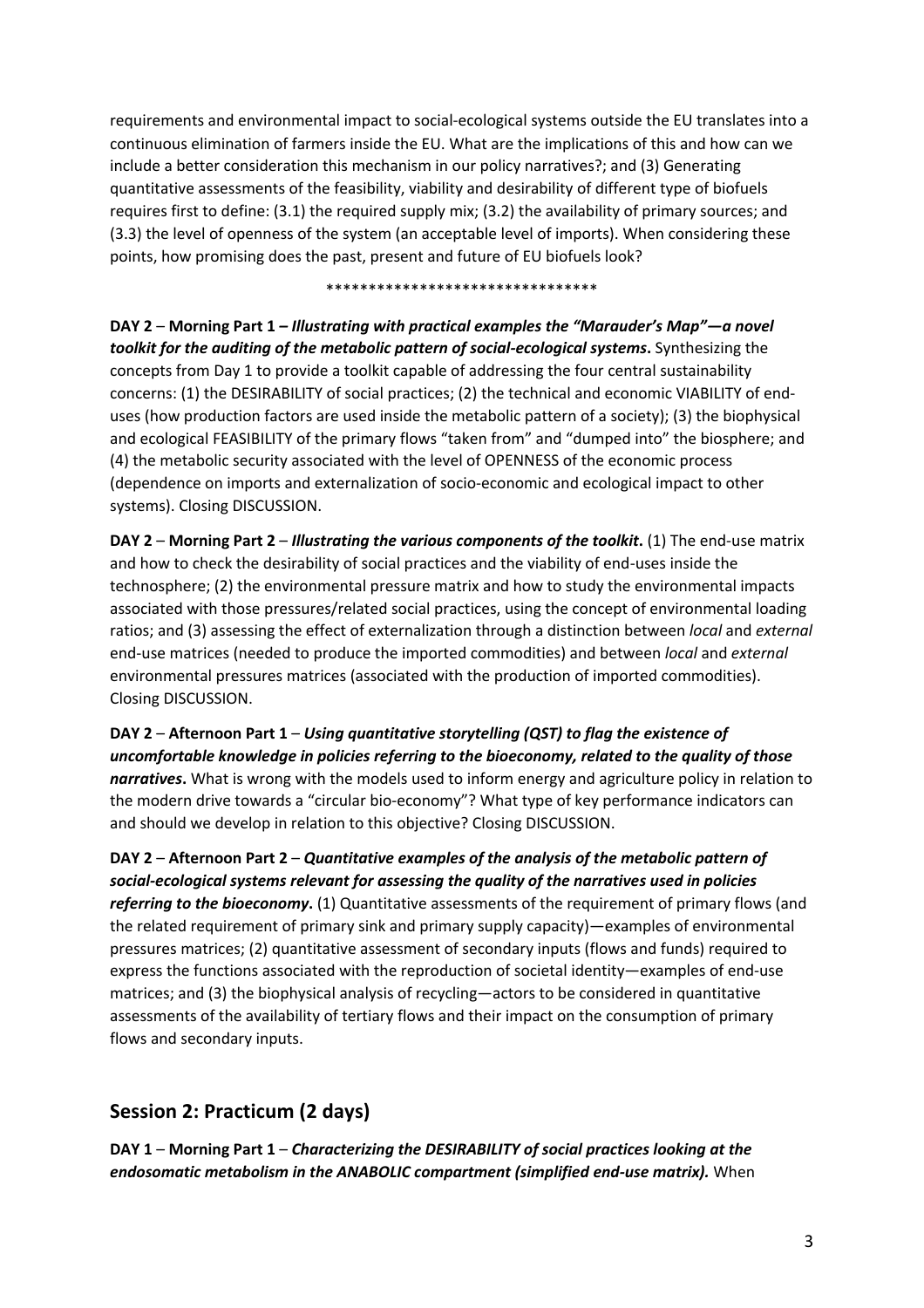considering the endosomatic metabolism inside the STATE of a society (human activity), one deals with the activities expressed both by individuals and by households. The auditor's toolkit presented in this course enables the representation and characterization of the DESIRABILITY of a metabolic pattern associated with the daily life of individuals. The primary relevant attributes include household demography, dwelling characteristics, profile of daily activities of the members of the household, availability of technical services, energy diet and food diet, and level of help received from society in terms of hours of work from the service sector. The toolkit will be illustrated using several visualizations based on benchmark analytical claims. Closing DISCUSSION.

**DAY 1** – **Morning Part 2** – *Characterizing the VIABILITY of social practices looking at the exosomatic metabolism in the ANABOLIC compartment (detailed end-use matrix)***.** When considering the exosomatic metabolism inside the STATE of a society (technical activity), we deal with a combined set of activities (and associated end-uses) expressed across different levels of organization inside its different constituent components. The analysis of the required investments of fund and flow elements inside the end-use matrix can be used to carry out diagnostic analysis (characterization of existing metabolic patterns) and simulations of the viability of alternative metabolic patterns (exploring the plausibility of scenarios/anticipations). These two applications of the end-use matrix will be illustrated using quantitative analysis based on benchmark analytical claims. Closing DISCUSSION.

**DAY 1** – **Afternoon Part 1** – *Characterizing the FEASIBILITY of the system state by looking at the metabolic characteristics of the CATABOLIC compartment (local environmental pressure matrix and end-uses in the primary sectors)***.** The expression of a metabolic STATE of a society entails an environmental pressure on the surrounding environment determined by the activity of the CATABOLIC compartment (the compartment involved in the destruction of favorable gradients to provide a supply of exergy and other useful materials to the ANABOLIC compartment). The analysis of this pressure requires analyzing the relation between the end-uses of the anabolic compartment (the requirement of secondary inputs) and those of the catabolic compartment (the requirement of primary flows). By conducting this analysis, it becomes possible to track the set of *primary flows* (resources and environmental services needed from the surrounding ecosystems both in terms of supply capacity and in terms of sink capacity) required to produce the secondary inputs used by the society. The tracking of primary flows on which society relies allows the identification of ecological funds associated with their supply and sink. By comparing the size of primary flows with supply and sink capacities, it becomes possible to calculate environmental loading ratios and thereby to assess the probability that *environmental pressure* will generate impact. In this way, we can assess the feasibility domain of the exploitation of primary flows in relation to the availability of their primary supply and sink capacity. Closing DISCUSSION.

**DAY 1** – **Afternoon Part 2** – *Characterizing the level of OPENNESS of the metabolic pattern by looking at the dependence on IMPORTS (lack of sovereignty).* Food and energy flows consumed in societal end-uses can also be measured using a non-equivalent metric based on the definition of categories of food and energy commodities. In this way, it becomes possible to account for the trade of such flows and to identify levels of food and energy security. These two types of flows (food and energy, which can each be further divided into primary and secondary flows) will be measured within a given a set of categories of commodities to characterize: (1) total consumption; (2) internal production; and (3) imports. Following, the level of openness of the metabolic pattern of these two flows—its dependence on imports—will be assessed. Using the benchmarks calculated for the internal production of the various commodities (end-uses and environmental pressures), we will then be enabled to assess in virtual terms: (1) the externalized end-use matrix (the quantity of